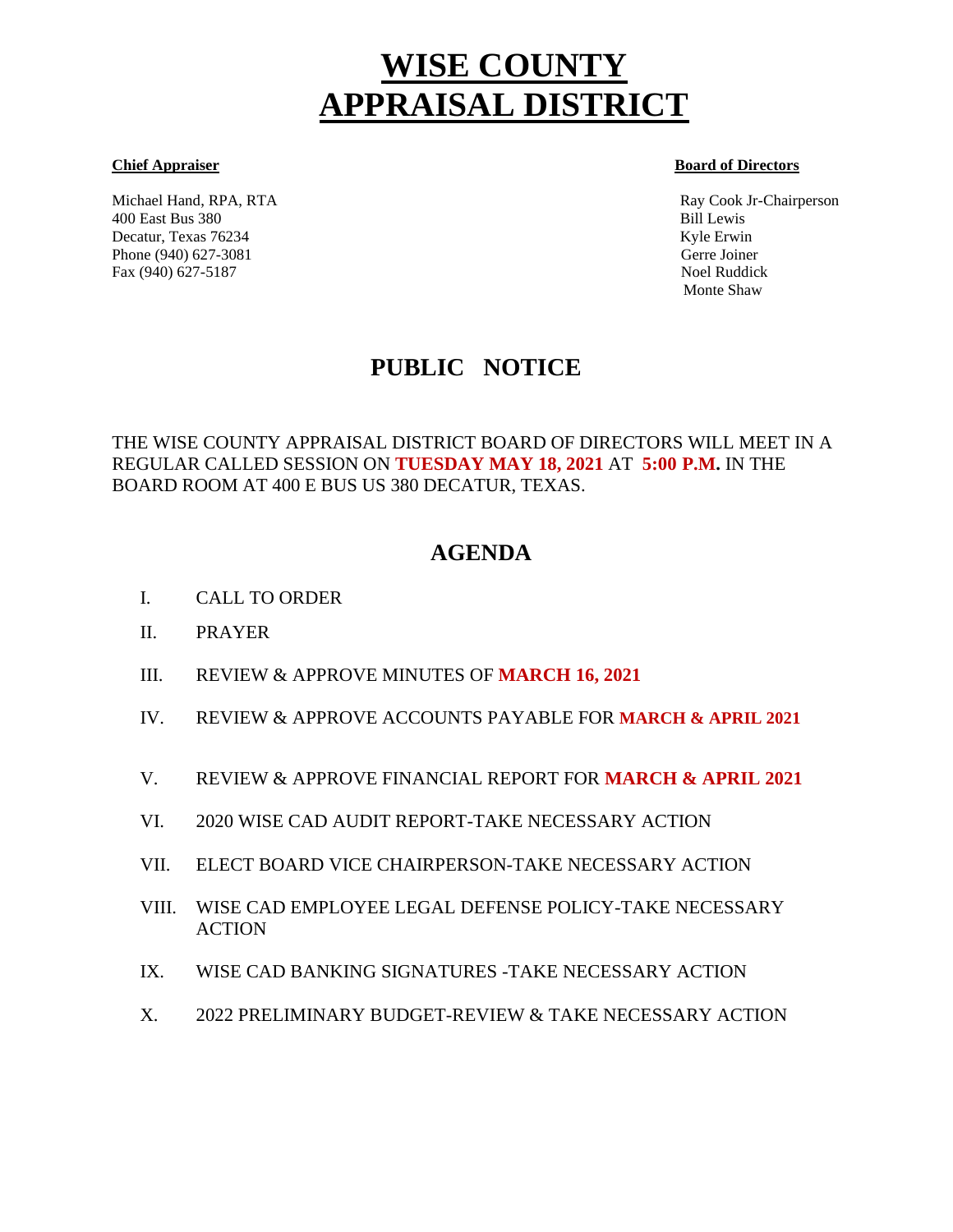# XI. REVIEW LITIGATION / ARBITRATION SETTLEMENTS -- TAKE NECESSARY ACTION

a.) 1713 Decatur Medical LLC vs. WISE COUNTY APPRAISAL DISTRICT DISTIRCT COURT SUIT# CV18-07-593 AGREED JUDGEMENT FOR 2018, 2019, & 2020 MARKET VALUES AS FOLLOWS:

|            | <b>CERTIFIED</b>       | <b>AGREED JUDGMENT</b> |
|------------|------------------------|------------------------|
| R000020878 | 2020 VALUE \$3,261,000 | 2020 VALUE \$3,000,000 |
| R000020878 | 2019 VALUE \$3,135,130 | 2019 VALUE \$2,850,000 |
| R000020878 | 2018 VALUE \$3,233,790 | 2019 VALUE \$2,700,000 |

b) New A Malik vs. WISE COUNTY APPRAISAL DISTRICT DISTIRCT COURT SUIT# CV18-09-793 AGREED JUDGEMENT FOR 2019 & 2020 MARKET VALUES AS FOLLOWS:

|            | <b>CERTIFIED</b>       | <b>AGREED JUDGMENT</b> |
|------------|------------------------|------------------------|
| R000006760 | 2020 VALUE \$1,328,440 | 2020 VALUE \$1,208,767 |
|            | 2019 VALUE \$1,335,950 | 2020 VALUE \$1,208,767 |
| R000005089 | 2020 VALUE \$657,380   | 2020 VALUE \$597,982   |
|            | 2019 VALUE \$660,500   | 2019 VALUE \$597,982   |
| R000525552 | 2020 VALUE \$292,855   | 2020 VALUE \$218,251   |
|            | 2019 VALUE \$241,320   | 2019 VALUE \$218,251   |

c) Vina I LLC vs. WISE COUNTY APPRAISAL DISTRICT DISTIRCT COURT SUIT# CV18-08-722 AGREED JUDGEMENT FOR 2018 MARKET VALUES AS FOLLOWS: CERTIFIED AGREED JUDGMENT R000025119 2018 VALUE \$1,787,670 2018 VALUE \$1,641.670

# XII. REVIEW FINANCING PROPOSAL FOR NEW CAMA SOFTWARE-TAKE NECESSARY ACTION

XIII. QUARTERLY REPORTS

1. JOURNAL ENTRIES 2. LITIGATION UPDATE 3. INVESTMENT/CASH FLOW ANALYSIS

XIV. CHIEF APPRAISER REPORTS

XV. BOD COMMENTS